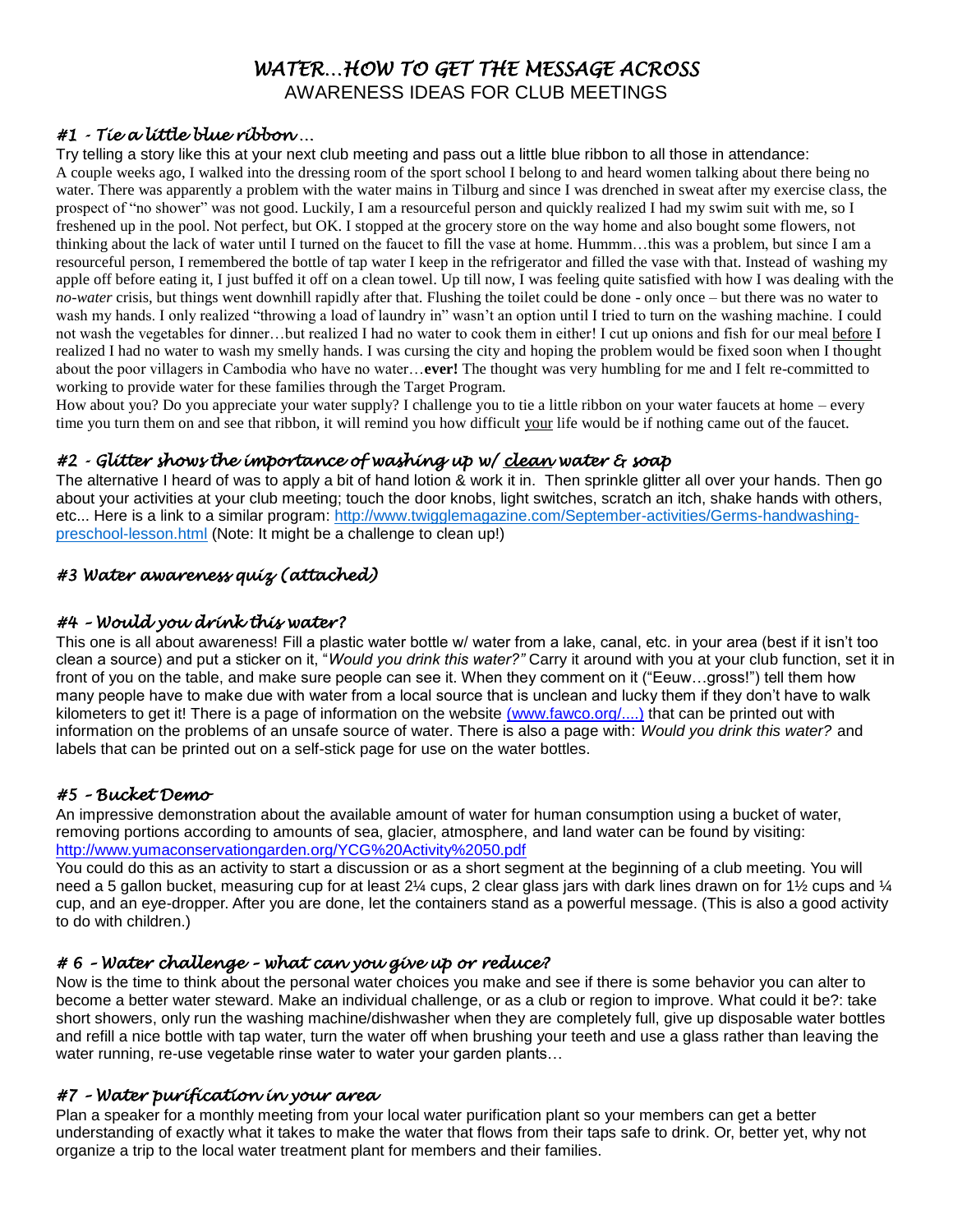## Water Trivia Quiz

1. How much of the Earth's water is salt water?

2. Name the largest and smallest oceans on the planet.

3. Diarrhea kills more people annually than HIV/AIDS. True False (circle correct answer)

4. What is the name of America's most beloved geyser and where is it located?

5. Which US state boasts the longest coast line?

6. How far must many women/girls in water scarce regions walk to get water? \_\_\_\_\_ 2 km \_\_\_\_\_ 6 km

| 4 km | km |
|------|----|
|      |    |
|      |    |

7. Where is the rainiest place in the world located?

8. How long can a person live without water? \_\_\_\_\_ 4 days \_\_\_\_\_9 days \_\_\_\_\_ 7 days \_\_\_\_\_ 11 days

9. How much of the human brain is water?

10. How many gold medals did Michael Phelps win at the 2008 Summer Olympic Games in China?

11. What is the international minimum daily requirement (for one person)?

12. How much water does the average American use each day? (in liters) \_\_\_\_\_ 275 liters \_\_\_\_\_ 475 liters

\_\_\_\_\_ 375 liters \_\_\_\_\_ 575 liters

13. What percentage of our water use is locked in food production? \_\_\_\_\_ 40% \_\_\_\_\_ 50% \_\_\_\_\_ 60% \_\_\_\_\_ 70%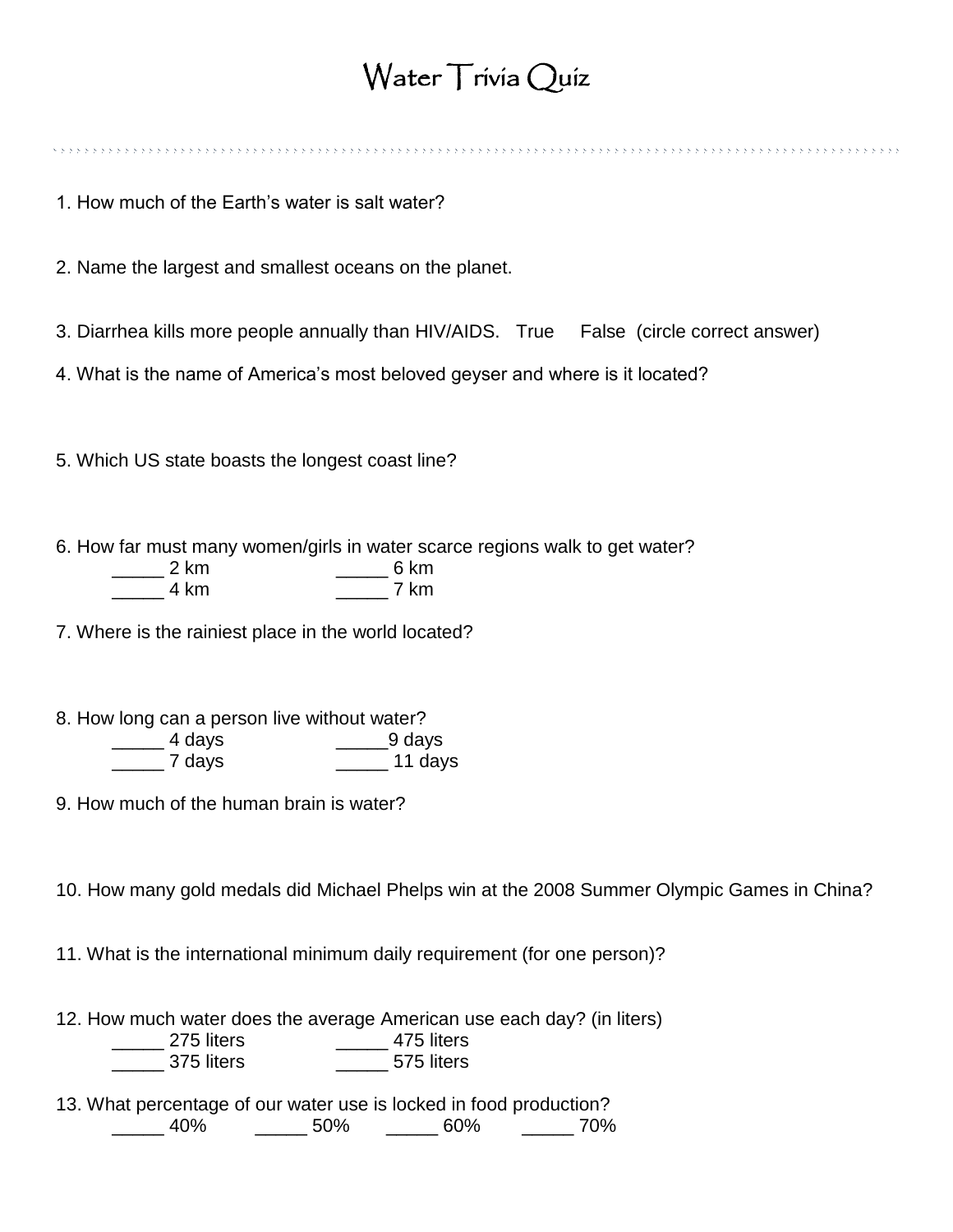14. Rank these rivers according to length: (1 longest, 4 shortest)

\_\_\_\_\_ the Amazon \_\_\_\_\_ the Mississippi \_\_\_\_\_ the Mackenzie \_\_\_\_\_ the Nile

15. Crossword clue: a large domicile's aquatic barrier. 4 letters.

16. Does glacial ice last longer in a drink?

17. By which year is it estimated that approximately half of the world's population will be vulnerable to water shortage?

| 2020 | 2030 |
|------|------|
| 2025 | 2035 |

18. What is a blizzard with lighting called?

19. The name for a partly closed collection of coastal water with one or more fresh water sources flowing into it.

20. Red snow smells like watermelon and tastes delicious. True or False (circle one)

21. Himalayan glacial melt is threatening the continued flow of which two giant rivers in Asia?

22. In a 100 year period, how much time does a water molecule spend:

- a) in the ocean
	- b) as ice
- c) in lakes and rivers
- d) In the atmosphere
- 23. If you are standing on your waterski with your right foot in front of you, you are said to be what? \_\_\_\_\_ Right footed \_\_\_\_\_ Left footed \_\_\_\_\_ Goofy footed
- 24. Name the three of the five parts of the water cycle. (2pts for all five!)

25. If an astronomer born on Valentine's Day learns that *it* dawned Off-Broadway in 1967 and that we may be shifting into *it* again, what is *it*?

 $Name$ 

Score